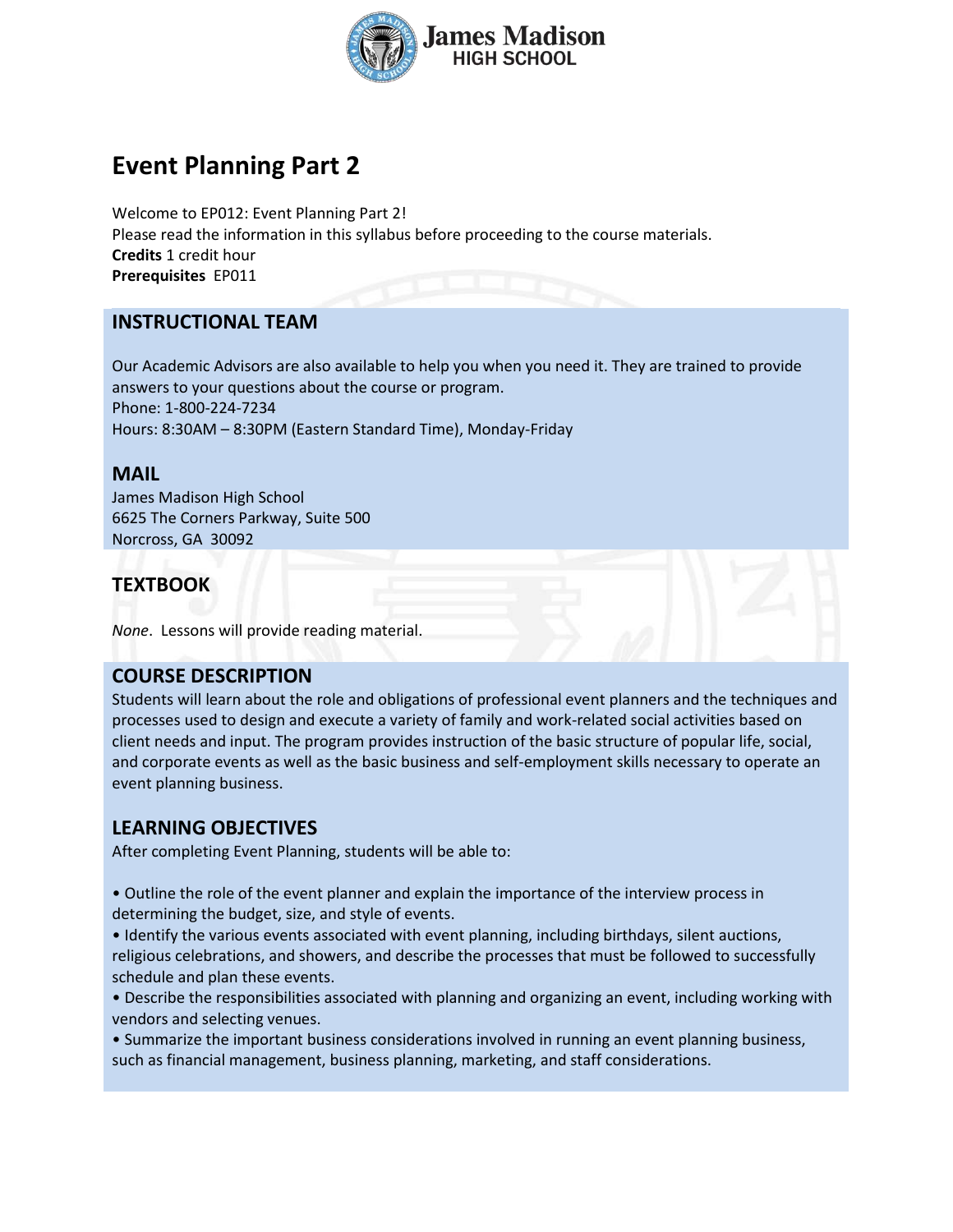

| <b>LESSONS</b>                                                                          | <b>TOPICS</b>                                                                                                                                                                                                                                                 |
|-----------------------------------------------------------------------------------------|---------------------------------------------------------------------------------------------------------------------------------------------------------------------------------------------------------------------------------------------------------------|
| Lesson 1: Concepts in<br><b>Business and Self-</b><br><b>Employment</b>                 | Evaluating your business idea; setting yourself apart from the competition;<br>market testing; investment funding and donation funding; qualities of an<br>entrepreneur; crowdfunding and angel investors.                                                    |
| <b>Lesson 2: Introduction</b><br>to Event Planning                                      | The role of the event planner; sharpening your event-planning skills; why<br>people hire event planners; typical services provided by event planners.                                                                                                         |
| Lesson 3: Making a<br><b>Lasting Impression</b>                                         | The importance of professionalism and manners; conducting the first client<br>interview; contracting with clients and vendors; event insurance and liability;<br>the importance of developing a team.                                                         |
| <b>Lesson 4: Client</b><br><b>Services</b>                                              | Creating a timeline; typical event styles and themes; event marketing and<br>promotion; organizing and controlling the event; client review and service<br>evaluation.                                                                                        |
| Lesson 5: Signed,<br><b>Sealed, and Delivered</b>                                       | The event planner's role in determining the guest list; the steps involved in<br>evaluating and securing a venue; implementing the event plan; the importance<br>of documentation and record keeping; selecting and sending invitations; event<br>management. |
| Lesson 6: Vendor<br><b>Relations</b>                                                    | Different types of vendors that event planners work with; finding and<br>interviewing appropriate vendors for events; reviewing samples of work;<br>asking for references; saying thank you.                                                                  |
| <b>Lesson 7: Hiring</b><br><b>Vendors and</b><br><b>Managing the</b><br><b>Registry</b> | Hiring appropriate vendors for events; the budget; the event menu; the event<br>registry; methods for receiving and safeguarding gifts during events.                                                                                                         |

#### **GRADING**

The following point totals correspond to the following grades:

#### **POINTS GRADE**

| 100-90   | А  |
|----------|----|
| 89-80    | B. |
| 79-70    | C  |
| 65-69    | D  |
| Below 65 | F. |

**James Madison High School allows 2 attempts on exams. If a student is not satisfied with his/her score on the 1st attempt, an exam may be resubmitted. The 2nd attempt is not required as long as the final course average is above 65%. The higher of the 2 attempts will be the score that counts towards the final average.**